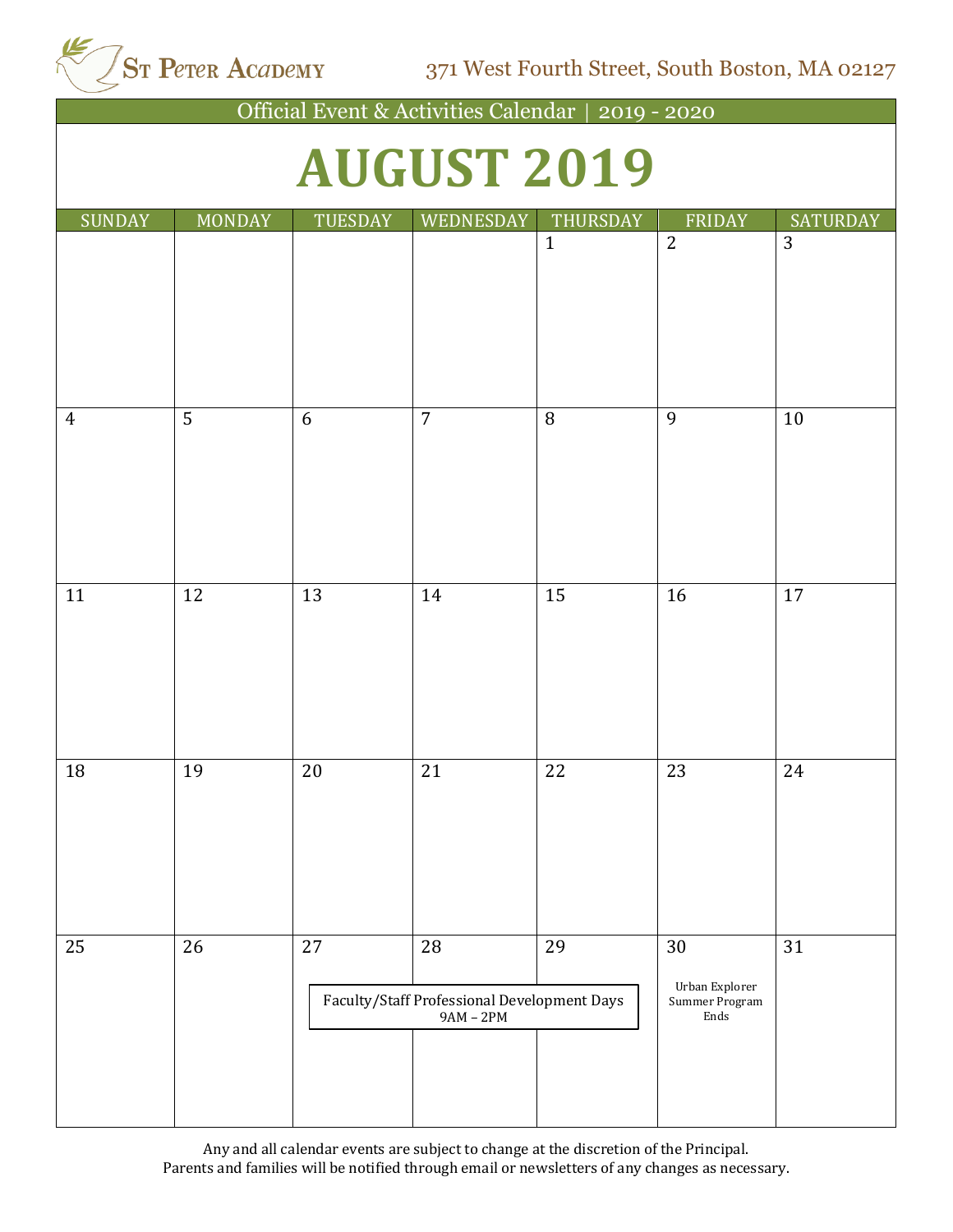| Official Event & Activities Calendar   2019 - 2020 |                                                                                                   |                                                                                                          |                                                                        |          |                                                                                                                       |                                                                              |  |  |
|----------------------------------------------------|---------------------------------------------------------------------------------------------------|----------------------------------------------------------------------------------------------------------|------------------------------------------------------------------------|----------|-----------------------------------------------------------------------------------------------------------------------|------------------------------------------------------------------------------|--|--|
| <b>SEPTEMBER 2019</b>                              |                                                                                                   |                                                                                                          |                                                                        |          |                                                                                                                       |                                                                              |  |  |
| <b>SUNDAY</b>                                      | <b>MONDAY</b>                                                                                     | <b>TUESDAY</b>                                                                                           | WEDNESDAY                                                              | THURSDAY | <b>FRIDAY</b>                                                                                                         | <b>SATURDAY</b>                                                              |  |  |
| $\mathbf{1}$                                       | $\overline{2}$<br><b>Labor Day</b><br><b>NO SCHOOL</b><br><b>Toddler Program</b><br><b>CLOSED</b> | 3<br>First Day of<br>School:<br>Pre-K - Grade 6/<br><b>Extended Day</b><br>Program Begins                | $\overline{4}$<br>Coffee with the<br>Principal<br>$7:45 - 9$ AM        | 5        | 6                                                                                                                     | 7                                                                            |  |  |
|                                                    |                                                                                                   |                                                                                                          | <b>Assessment Test Week</b>                                            |          |                                                                                                                       |                                                                              |  |  |
| 8                                                  | 9                                                                                                 | 10                                                                                                       | 11                                                                     | 12       | 13                                                                                                                    | 14                                                                           |  |  |
| National<br>Grandparents<br>Day                    | <b>Board Meeting</b><br>5PM                                                                       |                                                                                                          | Curriculum<br>Night:<br>Pre-K - Grade 6/<br>Meet the<br>Teachers - 6PM |          | <b>Back to School</b><br>$BBQ - 5PM$                                                                                  | South Boston<br><b>Street Festival:</b><br>St. Peter<br><b>Academy Table</b> |  |  |
| 15                                                 | 16                                                                                                | 17                                                                                                       | 18<br>Home-School<br>Association<br>Meeting<br>6PM                     | 19       | 20<br>TAG Day<br>Benefit:<br>Alzheimer's<br>Association -<br>Dress in Comfy<br>Pajamas Today!<br>(\$3.00<br>donation) | 21                                                                           |  |  |
| 22                                                 | 23<br>First Day of Fall<br>Student Council<br>Applications                                        | 24<br><b>School Picture</b><br>$Day -$<br>Students in Full<br>Dress Uniform<br>Title 1 Services<br>Begin | 25<br><b>Field Trip:</b><br>Commonwealth<br>Museum:<br>Grades 3-6      | 26       | 27<br><b>Field Trips:</b><br>Apple Picking:<br>Toddler-<br>Grade 2                                                    | ${\bf 28}$                                                                   |  |  |
| 29<br>Rosh Hashanah                                | 30                                                                                                |                                                                                                          |                                                                        |          |                                                                                                                       |                                                                              |  |  |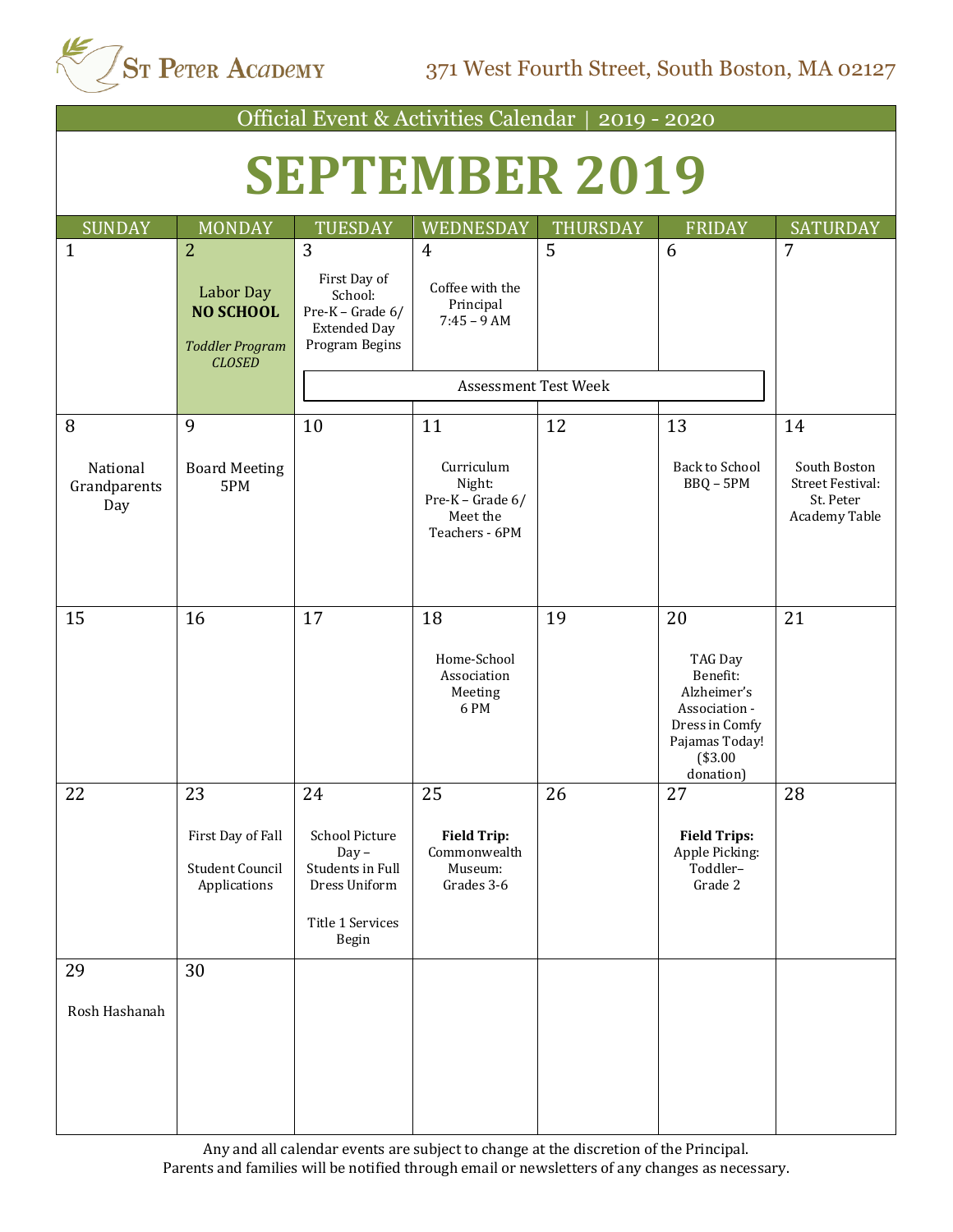ST Peter Acapemy

371 West Fourth Street, South Boston, MA 02127

| Official Event & Activities Calendar   2019 - 2020                                       |                                                                                                         |                                                         |                                                                    |                                                                                                                        |                 |  |  |  |
|------------------------------------------------------------------------------------------|---------------------------------------------------------------------------------------------------------|---------------------------------------------------------|--------------------------------------------------------------------|------------------------------------------------------------------------------------------------------------------------|-----------------|--|--|--|
| OCTOBER 2019                                                                             |                                                                                                         |                                                         |                                                                    |                                                                                                                        |                 |  |  |  |
| <b>MONDAY</b>                                                                            | <b>TUESDAY</b>                                                                                          | WEDNESDAY                                               | <b>THURSDAY</b>                                                    | <b>FRIDAY</b>                                                                                                          | <b>SATURDAY</b> |  |  |  |
|                                                                                          | $\mathbf{1}$<br>Progress<br>Reports<br>Distributed<br>Student-Teacher<br>Conferences:<br>$K1$ – Grade 6 | 2<br>Coffee with the<br>Principal<br>$7:45 - 9$ AM      | 3                                                                  | $\overline{4}$<br><b>Student Council</b><br>Elections                                                                  | 5               |  |  |  |
| $\overline{7}$<br><b>Board Meeting</b><br>5PM                                            | 8<br>Yom Kippur                                                                                         | 9<br><b>Field Trip:</b><br>Fire House<br>Toddler - Gr.1 | 10<br><b>Field Trip:</b><br>Fire House<br>Museum<br>Grades $2 - 6$ | 11<br>Academy-Wide<br><b>Professional Day</b><br><b>NO SCHOOL</b><br><b>Toddler Program</b><br><b>CLOSED</b>           | 12              |  |  |  |
|                                                                                          |                                                                                                         |                                                         |                                                                    |                                                                                                                        |                 |  |  |  |
| 14<br><b>Columbus Day</b><br><b>NO SCHOOL</b><br><b>Toddler Program</b><br><b>CLOSED</b> | 15                                                                                                      | 16<br>Home-School<br>Association<br>Meeting<br>6 PM     | 17                                                                 | 18<br>TAG Day Benefit:<br><b>Breast Cancer</b><br>Awareness -<br>Dress in Pink<br>Clothes Today!<br>$($3.00$ donation) | 19              |  |  |  |
| 21                                                                                       | 22<br>Food Drive<br><b>Begins</b>                                                                       | 23                                                      | 24                                                                 | 25<br>Spooktacular<br>Event                                                                                            | 26              |  |  |  |
| 28                                                                                       | 29                                                                                                      | 30                                                      | 31<br>Halloween<br>11AM Parade<br>and Classroom<br>Parties         |                                                                                                                        |                 |  |  |  |
|                                                                                          |                                                                                                         |                                                         |                                                                    | National Fire Prevention Week<br><b>Growth Assessment Snapshots Week</b>                                               |                 |  |  |  |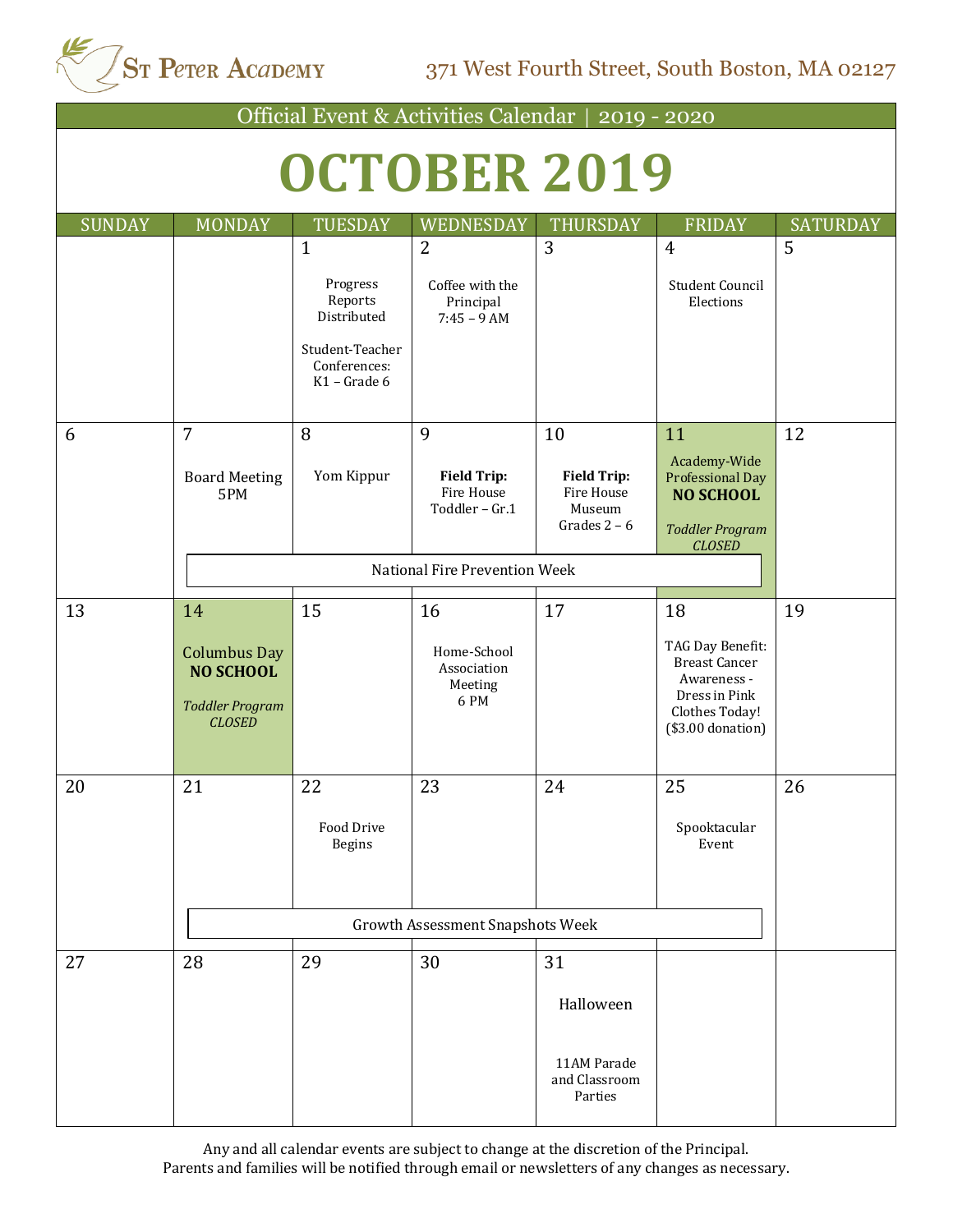ST Peter Acapemy 371 West Fourth Street, South Boston, MA 02127

| Official Event & Activities Calendar   2019 - 2020 |                                                                                    |                                           |                                                                                                                                 |                                                                                          |                                                                                                                                           |                 |  |  |
|----------------------------------------------------|------------------------------------------------------------------------------------|-------------------------------------------|---------------------------------------------------------------------------------------------------------------------------------|------------------------------------------------------------------------------------------|-------------------------------------------------------------------------------------------------------------------------------------------|-----------------|--|--|
| <b>NOVEMBER 2019</b>                               |                                                                                    |                                           |                                                                                                                                 |                                                                                          |                                                                                                                                           |                 |  |  |
| <b>SUNDAY</b>                                      | <b>MONDAY</b>                                                                      | <b>TUESDAY</b>                            | <b>WEDNESDAY</b>                                                                                                                | THURSDAY                                                                                 | <b>FRIDAY</b>                                                                                                                             | <b>SATURDAY</b> |  |  |
|                                                    |                                                                                    |                                           |                                                                                                                                 |                                                                                          | $\mathbf{1}$<br><b>Field Trip:</b><br><b>State House</b><br>Grades $3 - 5$                                                                | $\overline{2}$  |  |  |
| 3<br>Daylight Saving<br><b>Time Ends</b>           | $\overline{4}$                                                                     | 5<br>Fall<br>Open House<br>$9 - 11:30$ AM | 6<br>Coffee with the<br>Principal<br>$7:45 - 9$ AM                                                                              | $\overline{7}$                                                                           | 8<br>Teacher Prof.<br>Development -<br>12:30 PM Early<br>Release:<br>Pre-K - Grade 6<br>(Ext. Day Avail.)                                 | 9               |  |  |
| 10                                                 | 11<br>Veteran's Day<br><b>NO SCHOOL</b><br><b>Toddler Program</b><br><b>CLOSED</b> | 12                                        | 13<br><b>Field Trip:</b><br>Children's<br>Museum<br>Toddler, Pre-K,<br>and Kindergarten                                         | 14<br><b>Field Trip:</b><br>Willy Wonka<br>Wheelock Theater<br>Grades $K2 - 6$           | 15                                                                                                                                        | 16              |  |  |
| 17                                                 | 18<br><b>Board Meeting</b><br>5PM                                                  | 19                                        | 20<br>Pot of Gold<br>Calendar Sales<br>Begin<br>Home-School<br>Association<br>Meeting<br>6 PM                                   | 21                                                                                       | 22<br>TAG Day Benefit:<br>Hunger<br>Awareness -<br>Dress in Mix-<br>Match/Crazy<br>Clothes Today!<br>(Canned donation)<br>Food Drive Ends | 23              |  |  |
| 24                                                 | 25<br><b>Toy Drive</b><br><b>Begins</b>                                            | 26                                        | 27<br>Thanksgiving Feast<br>11 AM<br>12:30 PM Early<br>Release/<br>NO EXTENDED<br>CARE<br>Toddler Program<br>Closes at 12:30 PM | 28<br>Thanksgiving<br>Day<br><b>NO SCHOOL</b><br><b>Toddler Program</b><br><b>CLOSED</b> | 29<br>Thanksgiving<br>Recess<br><b>NO SCHOOL</b><br><b>Toddler Program</b><br><b>CLOSED</b>                                               | 30              |  |  |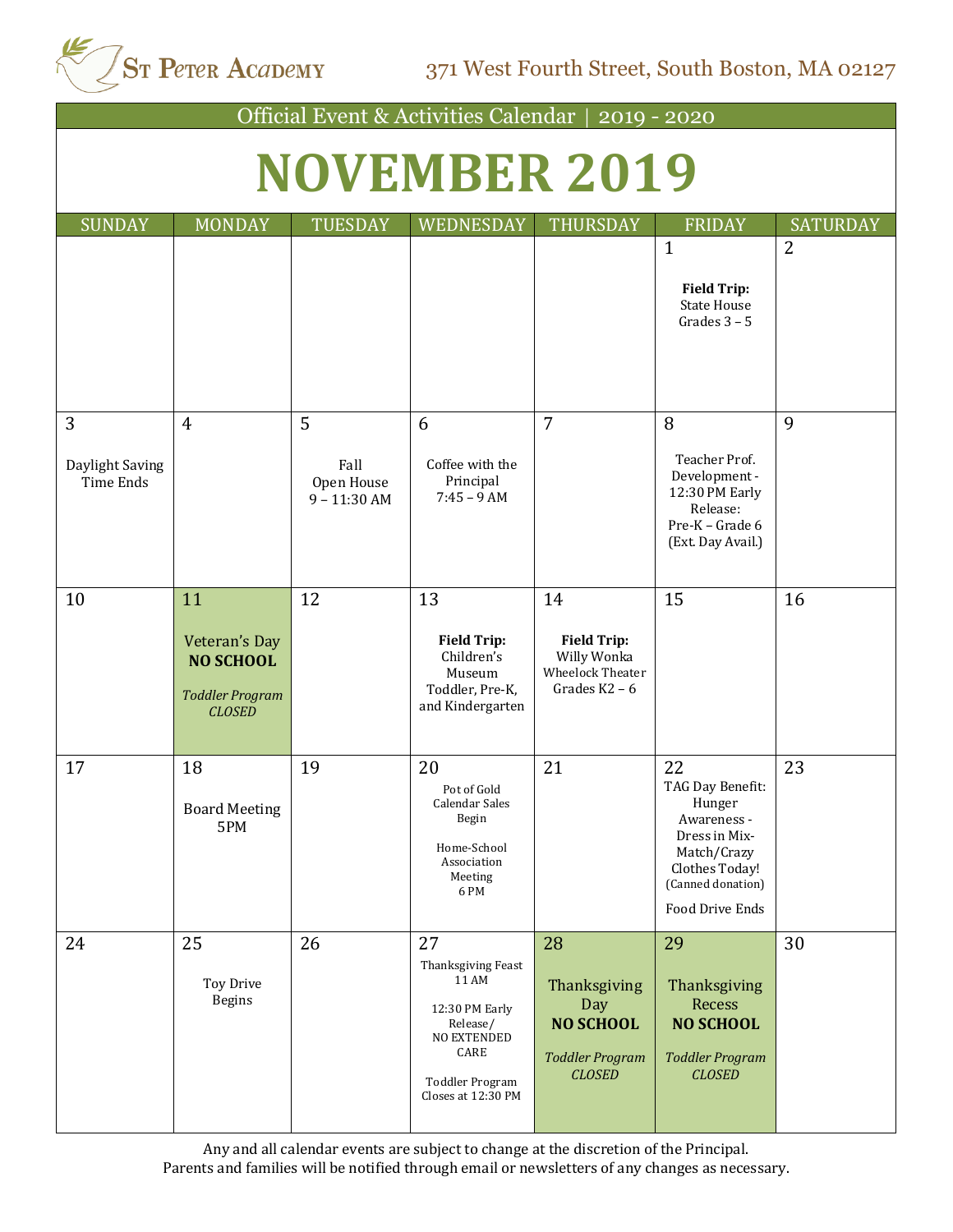ST Peter Acapemy 371 West Fourth Street, South Boston, MA 02127

| Official Event & Activities Calendar  <br>$2019 - 2020$                                |                                                                 |                                                                                                          |                                                                                               |                                                                                  |                                                                                                                                                  |                              |  |  |
|----------------------------------------------------------------------------------------|-----------------------------------------------------------------|----------------------------------------------------------------------------------------------------------|-----------------------------------------------------------------------------------------------|----------------------------------------------------------------------------------|--------------------------------------------------------------------------------------------------------------------------------------------------|------------------------------|--|--|
| <b>DECEMBER 2019</b>                                                                   |                                                                 |                                                                                                          |                                                                                               |                                                                                  |                                                                                                                                                  |                              |  |  |
| <b>SUNDAY</b>                                                                          | <b>MONDAY</b>                                                   | <b>TUESDAY</b>                                                                                           | WEDNESDAY                                                                                     | <b>THURSDAY</b>                                                                  | <b>FRIDAY</b>                                                                                                                                    | <b>SATURDAY</b>              |  |  |
| $\mathbf{1}$                                                                           | $\overline{2}$<br>Trimester 1<br>Ends                           | 3                                                                                                        | $\overline{4}$<br>Coffee with the<br>Principal<br>$7:45 - 9$ AM                               | 5                                                                                | 6<br>Trimester 1<br><b>Report Cards</b><br>Distributed                                                                                           | 7                            |  |  |
| 8                                                                                      | 9<br><b>Board Meeting</b><br>5PM                                | 10<br>Trimester 1: Parent-Teacher Conferences                                                            | 11<br>Snowman<br>Shoppe<br>Fundraiser                                                         | 12                                                                               | 13<br>Teacher Prof.<br>Development -<br>12:30 PM Early<br>Release/<br><b>NO EXTENDED</b><br>CARE<br><b>Toddler Program</b><br>Closes at 12:30 PM | 14                           |  |  |
|                                                                                        |                                                                 |                                                                                                          |                                                                                               |                                                                                  |                                                                                                                                                  |                              |  |  |
| 15<br>Breakfast with<br>Santa &<br>Christmas Show<br>(Lithuanian Club)<br>11 AM - 2 PM | 16                                                              | 17                                                                                                       | 18<br>Christmas<br>Caroling<br>(Marion Manor)<br>Home-School<br>Association<br>Meeting<br>6PM | 19                                                                               | 20<br>TAG Day Benefit:<br>Toy Drive -<br>Dress in Holiday<br>Colors or<br>Sweaters Today!<br>(Toy Donation)<br>Toy Drive Ends                    | 21<br>First Day of<br>Winter |  |  |
| 22                                                                                     | 23                                                              | 24                                                                                                       | 25                                                                                            | 26                                                                               | 27                                                                                                                                               | 28                           |  |  |
| Hanukkah<br>Begins                                                                     | Holiday<br>Recess<br><b>NO SCHOOL</b>                           | Holiday<br>Recess<br><b>NO SCHOOL</b><br><b>Toddler Program</b><br><b>CLOSED</b>                         | Holiday<br>Recess<br><b>NO SCHOOL</b><br><b>Toddler Program</b><br><b>CLOSED</b>              | Holiday<br>Recess<br><b>NO SCHOOL</b><br><b>Toddler Program</b><br><b>CLOSED</b> | Holiday<br>Recess<br><b>NO SCHOOL</b>                                                                                                            |                              |  |  |
|                                                                                        |                                                                 | Christmas Eve                                                                                            | Christmas Day                                                                                 |                                                                                  |                                                                                                                                                  |                              |  |  |
| 29                                                                                     | 30<br>Holiday<br>Recess<br><b>NO SCHOOL</b><br>Hanukkah<br>Ends | 31<br>Holiday<br>Recess<br><b>NO SCHOOL</b><br><b>Toddler Program</b><br><b>CLOSED</b><br>New Year's Eve |                                                                                               |                                                                                  |                                                                                                                                                  |                              |  |  |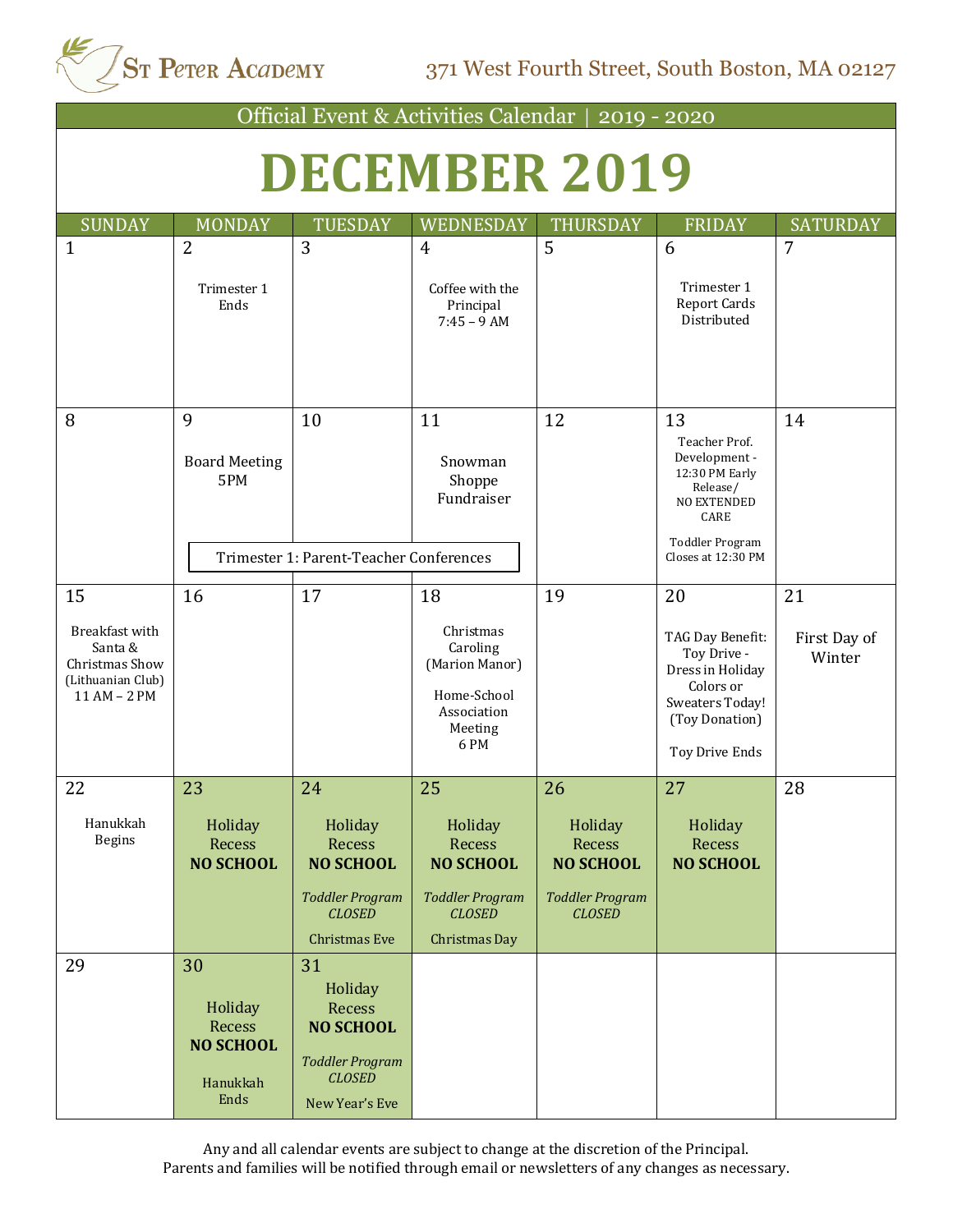

| Official Event & Activities Calendar   2019 - 2020 |                                                                                                         |                |                                                                                                                                                       |                                     |                                                                                                                     |                 |  |  |  |
|----------------------------------------------------|---------------------------------------------------------------------------------------------------------|----------------|-------------------------------------------------------------------------------------------------------------------------------------------------------|-------------------------------------|---------------------------------------------------------------------------------------------------------------------|-----------------|--|--|--|
|                                                    |                                                                                                         |                |                                                                                                                                                       |                                     |                                                                                                                     |                 |  |  |  |
| <b>JANUARY 2020</b>                                |                                                                                                         |                |                                                                                                                                                       |                                     |                                                                                                                     |                 |  |  |  |
| <b>SUNDAY</b>                                      | <b>MONDAY</b>                                                                                           | <b>TUESDAY</b> | WEDNESDAY                                                                                                                                             | THURSDAY                            | <b>FRIDAY</b>                                                                                                       | <b>SATURDAY</b> |  |  |  |
|                                                    |                                                                                                         |                | $\mathbf{1}$<br><b>Holiday Recess</b><br><b>NO SCHOOL</b><br><b>Toddler Program</b><br><b>CLOSED</b>                                                  | $\overline{2}$<br>Classes<br>Resume | $\overline{3}$                                                                                                      | $\overline{4}$  |  |  |  |
|                                                    |                                                                                                         |                | New Years Day                                                                                                                                         |                                     |                                                                                                                     |                 |  |  |  |
| 5                                                  | 6                                                                                                       | $\overline{7}$ | 8<br>Coffee with the<br>Principal<br>$7:45 - 9$ AM                                                                                                    | 9                                   | 10                                                                                                                  | 11              |  |  |  |
| 12                                                 | 13<br><b>Board Meeting</b><br>5PM                                                                       | 14             | 15<br>Home-School<br>Association<br>Meeting<br>6PM                                                                                                    | 16                                  | 17<br>TAG Day<br>Benefit: Animal<br>Shelter-<br>Dress in Patriots<br>Gear Today!<br>(\$3.00 or pet toy<br>donation) | 18              |  |  |  |
| 19                                                 | $20\,$<br>Martin Luther<br>King, Jr. Day<br><b>NO SCHOOL</b><br><b>Toddler Program</b><br><b>CLOSED</b> | 21             | 22<br>Winter<br>Open House<br>Tours<br>$9 - 11:30$ AM<br>and $3 - 6$ PM<br>National School Choice Week   IREADY Assessment Week (Grades K2 through 2) | 23                                  | 24<br>Field Trip:<br>Harvard Museum<br>of Natural History<br>Grades $2 - 6$<br>Progress Reports<br>Distributed      | 25              |  |  |  |
| 26                                                 | 27                                                                                                      | 28             | 29<br>IREADY Assessment Week (Grades 3 through 6)                                                                                                     | 30                                  | 31                                                                                                                  |                 |  |  |  |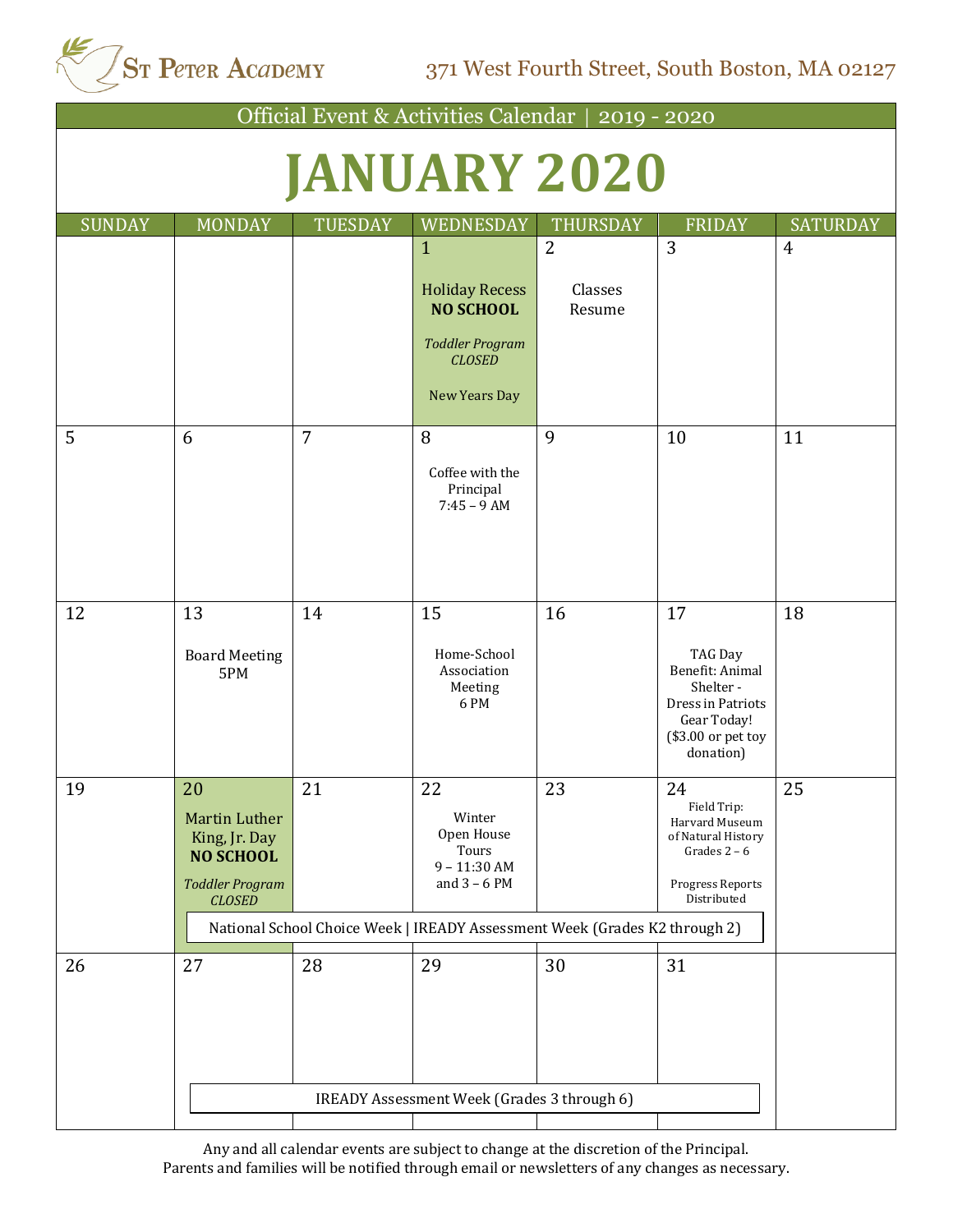ST Peter Academy

371 West Fourth Street, South Boston, MA 02127

Official Event & Activities Calendar | 2019 - 2020 **FEBRUARY 2020** SUNDAY MONDAY TUESDAY WEDNESDAY THURSDAY FRIDAY SATURDAY 1 Black History and National Children's Dental Health Month 2 Groundhog Day  $\begin{array}{ccc} 3 & 4 & 5 \end{array}$ Coffee with the Principal 7:45 – 9 AM 6 7 (Anticipated) 100th Day of School Celebration 8 9 10 Board Meeting 5PM 11 12 Home-School Association Meeting 6 PM 13 TAG Day Benefit: American Heart Association - Dress in Red Today! (\$3.00 donation) Valentine's Day Celebrations 14 Academy-Wide Professional Day **NO SCHOOL** *Toddler Program CLOSED* Valentine's Day 15 16 17 President's Day **NO SCHOOL** *Toddler Program CLOSED* 18 Mid-Winter Recess **NO SCHOOL** 19 Mid-Winter Recess **NO SCHOOL** 20 Mid-Winter Recess **NO SCHOOL** 21 Mid-Winter Recess **NO SCHOOL** 22 23 24 25 26 27 28 29 IREADY Assessment Week (Grade K1 and Grade 2)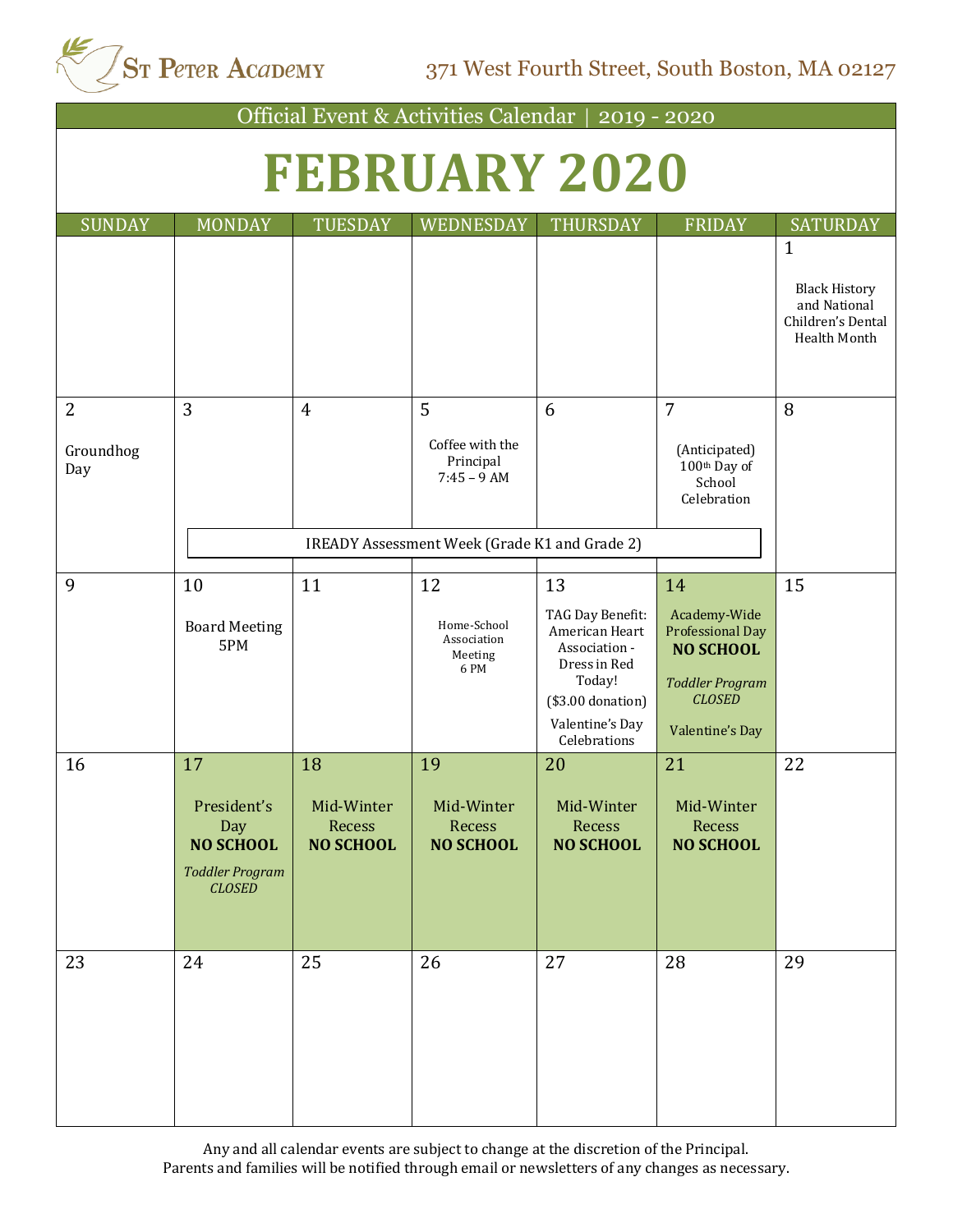

| Official Event & Activities Calendar   2019 - 2020                                                 |                                                                                                                                                     |                                                                                                                                                           |                                                                           |                                               |                                                                                                            |                          |  |
|----------------------------------------------------------------------------------------------------|-----------------------------------------------------------------------------------------------------------------------------------------------------|-----------------------------------------------------------------------------------------------------------------------------------------------------------|---------------------------------------------------------------------------|-----------------------------------------------|------------------------------------------------------------------------------------------------------------|--------------------------|--|
| <b>MARCH 2020</b>                                                                                  |                                                                                                                                                     |                                                                                                                                                           |                                                                           |                                               |                                                                                                            |                          |  |
| <b>SUNDAY</b>                                                                                      | <b>MONDAY</b>                                                                                                                                       | <b>TUESDAY</b>                                                                                                                                            | WEDNESDAY                                                                 | <b>THURSDAY</b>                               | FRIDAY                                                                                                     | <b>SATURDAY</b>          |  |
| $\mathbf{1}$<br>Women's<br><b>History Month</b><br>Pot of Gold<br>Winners<br>Everyday in<br>March! | $\overline{2}$<br>FREE Tag Day:<br>Dress up as a Dr.<br>Seuss Character<br>Today!<br>Dr. Seuss'<br>Birthday/<br>Nat'l Read<br>Across America<br>Day | $\overline{3}$                                                                                                                                            | $\overline{4}$<br>Coffee with the<br>Principal<br>$7:45 - 9 AM$           | 5                                             | 6                                                                                                          | 7                        |  |
| 8                                                                                                  | 9<br><b>Board Meeting</b><br>5PM                                                                                                                    | 10                                                                                                                                                        | 11<br>Growth Assessments Snapshot Week (Grades K2 through 6)              | 12                                            | 13<br>Teacher Prof.<br>Development -<br>12:30 PM Early<br>Release:<br>Pre-K - Grade 6<br>(Ext. Day Avail.) | 14<br>National Pi<br>Day |  |
| 15<br>Daylight Saving<br><b>Time Begins</b>                                                        | 16                                                                                                                                                  | 17<br>Tag Day Benefit:<br>American<br>Cancer Society -<br>Dress in Green<br>Clothing Today!<br>$($3.00$ donation)<br>Evacuation Day/<br>St. Patrick's Day | 18<br>Trimester 2<br>Ends<br>Home-School<br>Association<br>Meeting<br>6PM | 19                                            | 20<br>First Day of<br>Spring                                                                               | 21                       |  |
| 22                                                                                                 | 23                                                                                                                                                  | 24<br>Trimester 2<br><b>Report Cards</b><br>Distributed                                                                                                   | 25                                                                        | 26<br>Trimester 2: Parent-Teacher Conferences | 27                                                                                                         | 28                       |  |
| 29                                                                                                 | 30                                                                                                                                                  | 31                                                                                                                                                        |                                                                           |                                               |                                                                                                            |                          |  |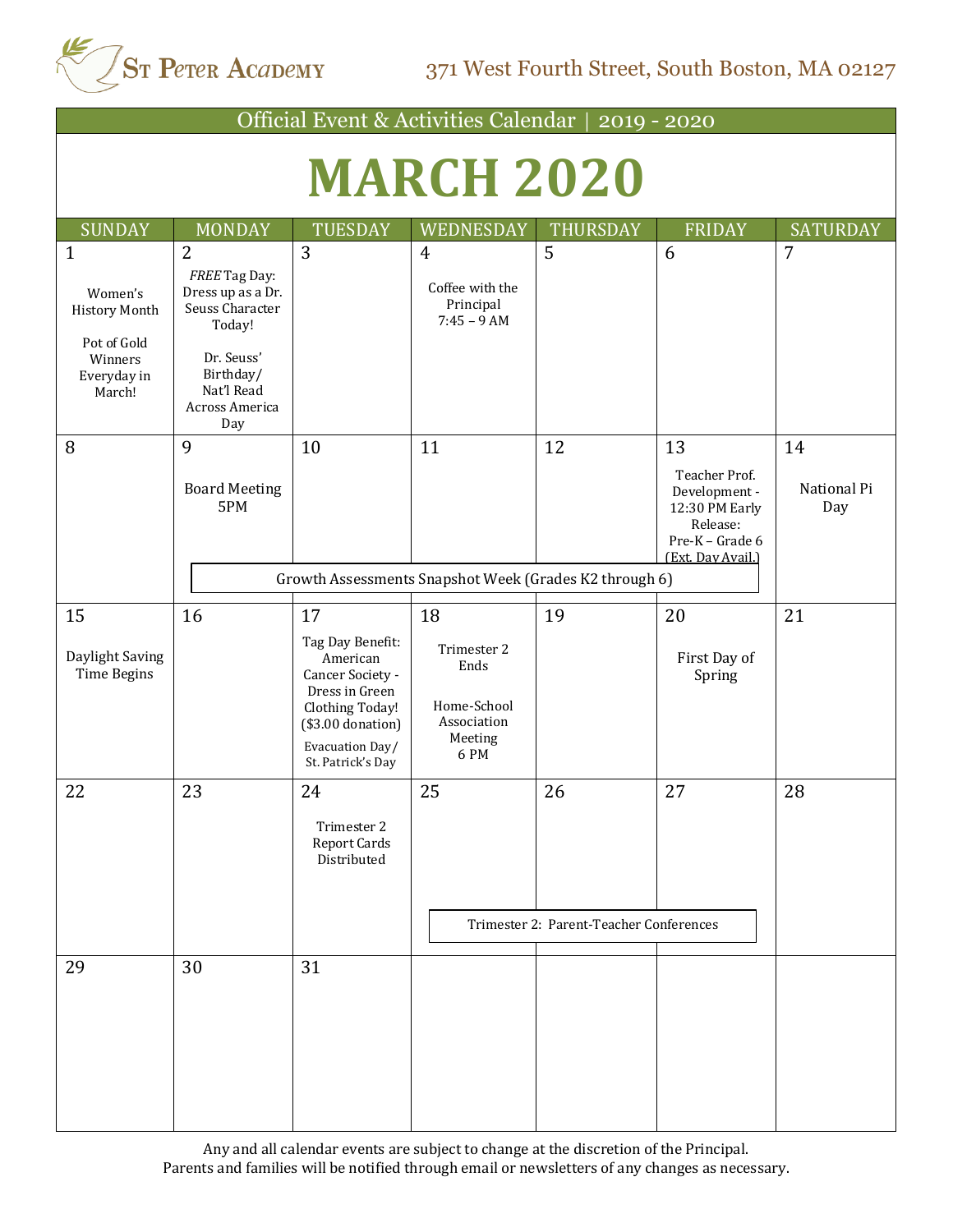

371 West Fourth Street, South Boston, MA 02127

Official Event & Activities Calendar | 2019 - 2020

## **APRIL 2020**

| <b>SUNDAY</b>          | <b>MONDAY</b>                                                                      | <b>TUESDAY</b>                                 | WEDNESDAY                                                                                 | <b>THURSDAY</b>                                                     | <b>FRIDAY</b>                                                                                                      | <b>SATURDAY</b> |
|------------------------|------------------------------------------------------------------------------------|------------------------------------------------|-------------------------------------------------------------------------------------------|---------------------------------------------------------------------|--------------------------------------------------------------------------------------------------------------------|-----------------|
|                        |                                                                                    |                                                | $\mathbf{1}$<br>National Poetry<br>Month<br>Coffee with the<br>Principal<br>$7:45 - 9$ AM | $\overline{2}$                                                      | 3                                                                                                                  | $\overline{4}$  |
| 5                      | 6                                                                                  | $\overline{7}$                                 | 8                                                                                         | 9<br>Passover Begins                                                | 10<br>Good Friday<br><b>NO SCHOOL</b><br><b>Toddler Program</b><br><b>CLOSED</b>                                   | 11              |
| 12<br>Easter<br>Sunday | 13<br><b>Board Meeting</b><br>5PM                                                  | 14                                             | 15<br>Home-School<br>Association<br>Meeting<br>6PM<br>Passover Ends                       | 16                                                                  | 17<br>Tag Day Benefit:<br>Marian Manor<br>Activity Fund -<br>Dress in Red Sox<br>Gear Today!<br>$($3.00$ donation) | 18              |
| 19                     | 20<br>Patriot's Day<br><b>NO SCHOOL</b><br><b>Toddler Program</b><br><b>CLOSED</b> | 21<br><b>Spring Recess</b><br><b>NO SCHOOL</b> | 22<br><b>Spring Recess</b><br><b>NO SCHOOL</b>                                            | 23<br><b>Spring Recess</b><br><b>NO SCHOOL</b><br>Ramadan<br>Begins | 24<br><b>Spring Recess</b><br><b>NO SCHOOL</b>                                                                     | 25              |
| 26                     | 27                                                                                 | 28                                             | 29<br>Administrative<br>Professionals<br>Day<br><b>Growth Assessments Snapshot Week</b>   | 30                                                                  |                                                                                                                    |                 |
|                        |                                                                                    |                                                |                                                                                           |                                                                     |                                                                                                                    |                 |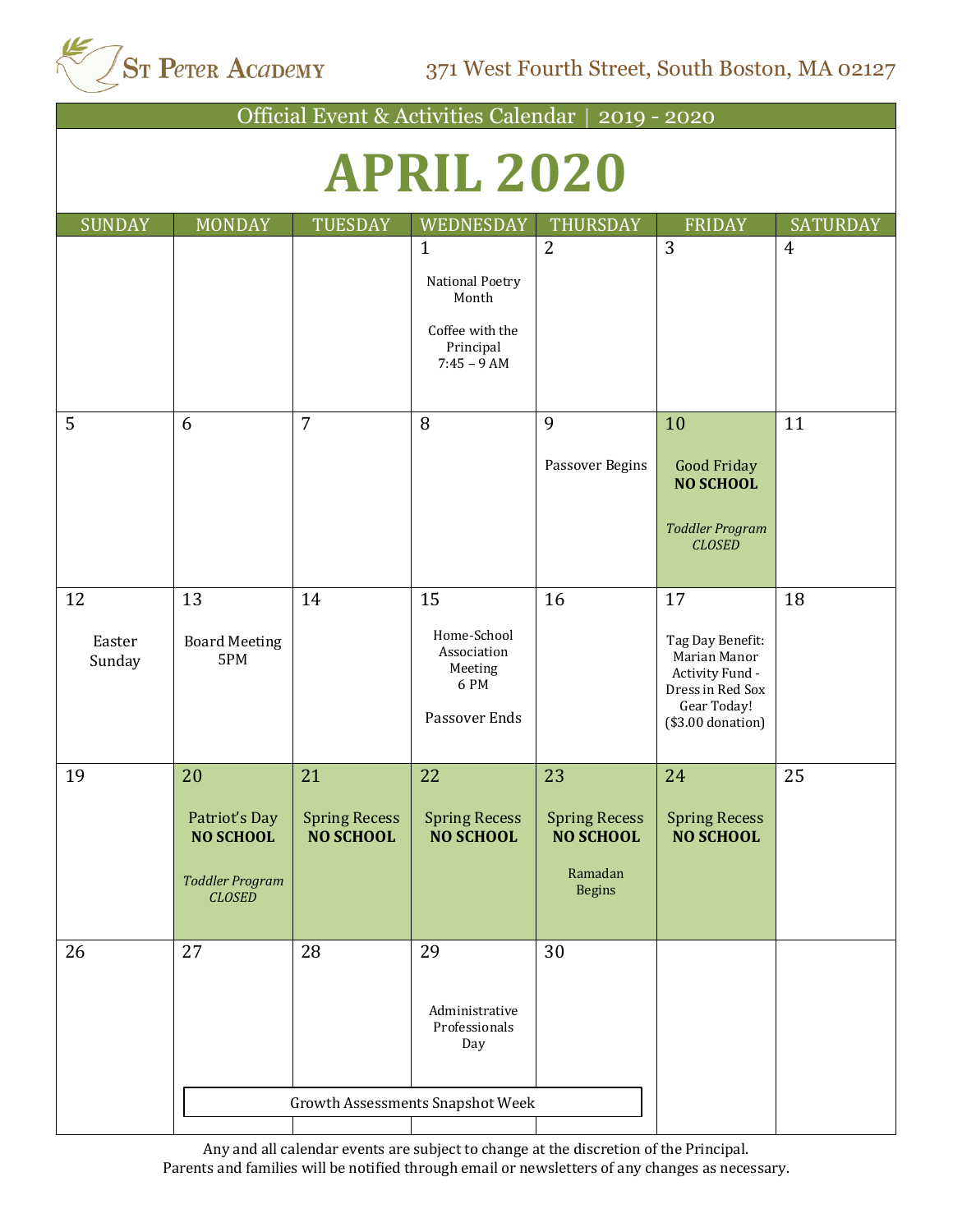

371 West Fourth Street, South Boston, MA 02127

| Official Event & Activities Calendar   2019 - 2020 |                                                                         |                |                                                                                                                                   |                 |                                                                                                                                                 |                       |  |
|----------------------------------------------------|-------------------------------------------------------------------------|----------------|-----------------------------------------------------------------------------------------------------------------------------------|-----------------|-------------------------------------------------------------------------------------------------------------------------------------------------|-----------------------|--|
| <b>MAY 2020</b>                                    |                                                                         |                |                                                                                                                                   |                 |                                                                                                                                                 |                       |  |
| <b>SUNDAY</b>                                      | <b>MONDAY</b>                                                           | <b>TUESDAY</b> | WEDNESDAY                                                                                                                         | <b>THURSDAY</b> | <b>FRIDAY</b>                                                                                                                                   | <b>SATURDAY</b>       |  |
|                                                    |                                                                         |                |                                                                                                                                   |                 | $\mathbf{1}$                                                                                                                                    | $\overline{2}$        |  |
| 3                                                  | $\overline{4}$                                                          | 5              | 6<br>Coffee with the<br>Principal<br>$7:45 - 9$ AM                                                                                | $\overline{7}$  | 8<br>Teacher Prof.<br>Development -<br>12:30 PM Early<br>Release/<br><b>NO EXTENDED</b><br>CARE<br><b>Toddler Program</b><br>Closes at 12:30 PM | 9                     |  |
|                                                    |                                                                         |                | National Teacher & Nurse Appreciation Week                                                                                        |                 |                                                                                                                                                 |                       |  |
| 10<br>Mother's Day                                 | 11<br><b>Board Meeting</b><br>5PM                                       | 12             | 13<br>Spring<br>Open House<br>Tours<br>$9 - 11:30$ AM<br>and $3 - 6$ PM                                                           | 14              | 15<br>Tag Day Benefit:<br>St. Peter Church<br>Dress in School<br>Spirit Colors<br>(Green and<br>White) Today!                                   | 16                    |  |
|                                                    |                                                                         |                | St. Peter Academy Spirit Week                                                                                                     |                 |                                                                                                                                                 |                       |  |
| 17                                                 | 18                                                                      | 19             | 20<br>Invention<br>Convention<br>(STEAM Fair)<br>Grades $1 - 6$<br>$2 - 2:55$ PM<br>Home-School<br>Association<br>Meeting<br>6 PM | 21              | 22                                                                                                                                              | 23<br>Ramadan<br>Ends |  |
| 24<br>31                                           | 25<br><b>Memorial Day</b><br><b>NO SCHOOL</b><br><b>Toddler Program</b> | 26             | 27                                                                                                                                | 28              | 29<br><b>Field Day:</b><br>Dorchester<br>Heights                                                                                                | 30                    |  |
|                                                    | <b>CLOSED</b>                                                           |                |                                                                                                                                   |                 |                                                                                                                                                 |                       |  |